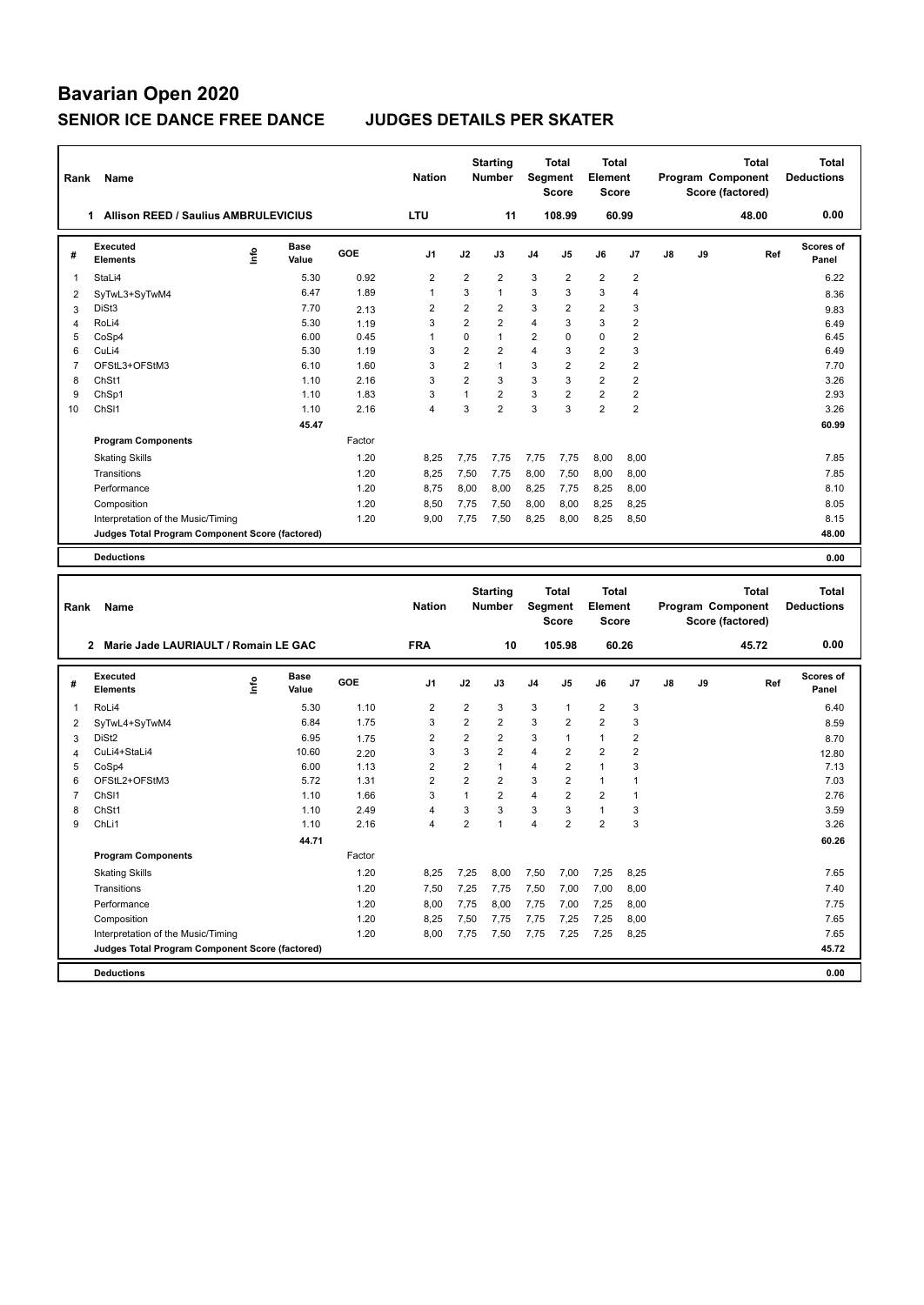| Rank                | Name                                            |                                  |                      |        | <b>Nation</b>           |                     | <b>Starting</b><br><b>Number</b>          |                | Total<br>Segment<br><b>Score</b> | Total<br><b>Element</b><br><b>Score</b>   |                              |    |    | Program Component<br>Score (factored) | Total        | <b>Total</b><br><b>Deductions</b> |
|---------------------|-------------------------------------------------|----------------------------------|----------------------|--------|-------------------------|---------------------|-------------------------------------------|----------------|----------------------------------|-------------------------------------------|------------------------------|----|----|---------------------------------------|--------------|-----------------------------------|
|                     | 3 Haley SALES / Nikolas WAMSTEEKER              |                                  |                      |        | CAN                     |                     | 9                                         |                | 99.55                            | 56.71                                     |                              |    |    | 42.84                                 |              | 0.00                              |
| #                   | <b>Executed</b><br><b>Elements</b>              | e                                | <b>Base</b><br>Value | GOE    | J1                      | J2                  | J3                                        | J4             | J5                               | J6                                        | J7                           | J8 | J9 |                                       | Ref          | <b>Scores of</b><br>Panel         |
| 1                   | StaLi4                                          |                                  | 5.30                 | 1.01   | 0                       | 2                   | 3                                         | 5              | 3                                | $\overline{2}$                            | 1                            |    |    |                                       |              | 6.31                              |
| 2                   | OFStL2+OFStM3                                   |                                  | 5.72                 | 1.02   | 1                       | $\mathbf{1}$        | $\overline{2}$                            | $\overline{2}$ | 2                                | $\mathbf{1}$                              | 1                            |    |    |                                       |              | 6.74                              |
| 3                   | CiSt <sub>2</sub>                               |                                  | 6.95                 | 1.36   | 1                       | $\overline{2}$      | $\mathbf{1}$                              | 3              | $\overline{2}$                   | $\mathbf{1}$                              | 1                            |    |    |                                       |              | 8.31                              |
| 4                   | CuLi4                                           |                                  | 5.30                 | 1.10   | 2                       | $\overline{2}$      | $\overline{2}$                            | $\overline{4}$ | 4                                | $\overline{2}$                            | $\overline{2}$               |    |    |                                       |              | 6.40                              |
| 5                   | CoSp4                                           |                                  | 6.00                 | 0.79   | $\mathbf{1}$            | $\overline{2}$      | $\overline{2}$                            | 3              | 1                                | $\mathbf{1}$                              | $\mathbf{1}$                 |    |    |                                       |              | 6.79                              |
| 6                   | ChSp1                                           |                                  | 1.10                 | 1.00   | $\overline{2}$          | 0                   | $\overline{2}$                            | $\mathbf{1}$   | 3                                | $\mathbf{1}$                              | $\mathbf 0$                  |    |    |                                       |              | 2.10                              |
| $\overline{7}$      | SyTwL3+SyTwM4                                   |                                  | 6.47                 | 1.60   | 3                       | $\mathbf{1}$        | $\overline{2}$                            | 3              | 3                                | $\overline{2}$                            | 1                            |    |    |                                       |              | 8.07                              |
| 8                   | RoLi4                                           |                                  | 5.30                 | 1.01   | 2                       | 2                   | $\overline{2}$                            | $\overline{4}$ | 3                                | $\overline{2}$                            | $\overline{2}$               |    |    |                                       |              | 6.31                              |
| 9                   | ChSt1                                           |                                  | 1.10                 | 1.49   | $\overline{2}$<br>3     | $\mathbf{1}$        | $\overline{2}$<br>3                       | 3              | 3<br>3                           | $\mathbf{1}$                              | $\mathbf{1}$<br>$\mathbf{1}$ |    |    |                                       |              | 2.59                              |
| 10                  | ChL <sub>i1</sub>                               |                                  | 1.10                 | 1.99   |                         | 2                   |                                           | $\overline{2}$ |                                  | $\overline{2}$                            |                              |    |    |                                       |              | 3.09                              |
|                     |                                                 |                                  | 44.34                |        |                         |                     |                                           |                |                                  |                                           |                              |    |    |                                       |              | 56.71                             |
|                     | <b>Program Components</b>                       |                                  |                      | Factor |                         |                     |                                           |                |                                  |                                           |                              |    |    |                                       |              |                                   |
|                     | <b>Skating Skills</b>                           |                                  |                      | 1.20   | 7,00                    | 7,25                | 7,00                                      | 7,75           | 7,25                             | 7,00                                      | 6,75                         |    |    |                                       |              | 7.10                              |
|                     | Transitions                                     |                                  |                      | 1.20   | 7,00                    | 7,00                | 6,75                                      | 7,75           | 7,00                             | 6,75                                      | 7,00                         |    |    |                                       |              | 6.95                              |
|                     | Performance                                     |                                  |                      | 1.20   | 7,25                    | 7,25                | 7,00                                      | 8,00           | 7,50                             | 7,25                                      | 7,00                         |    |    |                                       |              | 7.25                              |
|                     | Composition                                     |                                  |                      | 1.20   | 7,50                    | 6,75                | 6,75                                      | 7,75           | 7,50                             | 7,00                                      | 7,25                         |    |    |                                       |              | 7.20                              |
|                     | Interpretation of the Music/Timing              |                                  |                      | 1.20   | 6,75                    | 7,25                | 7,25                                      | 8,25           | 7,50                             | 7,00                                      | 7,00                         |    |    |                                       |              | 7.20                              |
|                     | Judges Total Program Component Score (factored) |                                  |                      |        |                         |                     |                                           |                |                                  |                                           |                              |    |    |                                       |              | 42.84                             |
|                     | <b>Deductions</b>                               |                                  |                      |        |                         |                     |                                           |                |                                  |                                           |                              |    |    |                                       |              | 0.00                              |
|                     |                                                 |                                  |                      |        |                         |                     |                                           |                |                                  |                                           |                              |    |    |                                       |              |                                   |
|                     |                                                 |                                  |                      |        |                         |                     |                                           |                |                                  |                                           |                              |    |    |                                       |              |                                   |
|                     |                                                 |                                  |                      |        |                         |                     | <b>Starting</b>                           |                | Total                            | Total                                     |                              |    |    |                                       | <b>Total</b> | <b>Total</b>                      |
| Rank                | Name                                            |                                  |                      |        | <b>Nation</b>           |                     | <b>Number</b>                             | Segment        |                                  | <b>Element</b>                            |                              |    |    | Program Component                     |              | <b>Deductions</b>                 |
|                     |                                                 |                                  |                      |        |                         |                     |                                           |                | <b>Score</b>                     | <b>Score</b>                              |                              |    |    | Score (factored)                      |              |                                   |
|                     | 4 Molly LANAGHAN / Dmitre RAZGULAJEVS           |                                  |                      |        | CAN                     |                     | 7                                         |                | 98.58                            |                                           | 56.40                        |    |    | 42.18                                 |              | 0.00                              |
| #                   | <b>Executed</b><br><b>Elements</b>              | $\mathop{\mathsf{Irr}}\nolimits$ | Base<br>Value        | GOE    | J <sub>1</sub>          | J2                  | J3                                        | J4             | J5                               | J6                                        | J7                           | J8 | J9 |                                       | Ref          | Scores of<br>Panel                |
| 1                   |                                                 |                                  | 6.00                 | 1.24   |                         |                     |                                           |                | 3                                |                                           |                              |    |    |                                       |              | 7.24                              |
|                     | CoSp4                                           |                                  | 6.84                 | 1.60   | 2<br>3                  | 2<br>$\overline{2}$ | $\overline{\mathbf{c}}$<br>$\overline{2}$ | 3<br>3         | 2                                | $\overline{\mathbf{c}}$<br>$\overline{2}$ | $\overline{\mathbf{c}}$<br>1 |    |    |                                       |              |                                   |
| 2                   | SyTwL4+SyTwM4<br>CuLi4+RoLi4                    |                                  | 10.60                | 1.84   | 2                       | $\overline{2}$      | $\overline{2}$                            | $\overline{2}$ | 3                                | $\mathbf{1}$                              | $\overline{\mathbf{c}}$      |    |    |                                       |              | 8.44                              |
| 3<br>$\overline{4}$ | ChS <sub>11</sub>                               |                                  | 1.10                 | 1.83   | 2                       | 3                   | $\overline{2}$                            | $\overline{2}$ | 2                                | $\mathbf{1}$                              | 3                            |    |    |                                       |              | 12.44<br>2.93                     |
| 5                   | DiSt <sub>2</sub>                               |                                  | 6.95                 | 1.55   | 2                       | $\mathbf{1}$        | $\mathbf{1}$                              | $\overline{2}$ | $\overline{2}$                   | $\mathbf{1}$                              | $\overline{2}$               |    |    |                                       |              | 8.50                              |
| 6                   | ChSp1                                           |                                  | 1.10                 | 1.16   | 2                       | 0                   | $\overline{2}$                            | $\mathbf{1}$   | 3                                | $\mathbf{1}$                              | $\mathbf{1}$                 |    |    |                                       |              | 2.26                              |
| $\overline{7}$      | OFStL2+OFStM1                                   |                                  | 5.09                 | 1.02   | 1                       | 1                   | $\overline{2}$                            | 1              | 2                                | $\mathbf{1}$                              | $\overline{2}$               |    |    |                                       |              | 6.11                              |
| 8                   | ChSt1                                           |                                  | 1.10                 | 1.16   | $\overline{\mathbf{c}}$ | 2                   | $\mathbf{1}$                              | $\mathbf{1}$   | 3                                | 1                                         | $\mathbf{1}$                 |    |    |                                       |              | 2.26                              |
| 10                  | StaLi4                                          |                                  | 5.30                 | 0.92   | $\overline{2}$          | $\overline{2}$      | $\overline{2}$                            | $\mathbf{1}$   | $\overline{2}$                   | $\overline{2}$                            | $\overline{2}$               |    |    |                                       |              | 6.22                              |
|                     |                                                 |                                  | 44.08                |        |                         |                     |                                           |                |                                  |                                           |                              |    |    |                                       |              | 56.40                             |
|                     | <b>Program Components</b>                       |                                  |                      | Factor |                         |                     |                                           |                |                                  |                                           |                              |    |    |                                       |              |                                   |
|                     | <b>Skating Skills</b>                           |                                  |                      | 1.20   | 6,50                    | 7,00                | 6,50                                      | 7,25           | 7,00                             | 6,75                                      | 7,00                         |    |    |                                       |              | 6.85                              |
|                     | Transitions                                     |                                  |                      | 1.20   | 6,75                    | 6,75                | 6,50                                      | 7,25           | 7,00                             | 6,75                                      | 7,00                         |    |    |                                       |              | 6.85                              |
|                     | Performance                                     |                                  |                      | 1.20   | 7,00                    | 7,25                | 6,25                                      | 7,50           | 7,25                             | 7,25                                      | 7,25                         |    |    |                                       |              | 7.20                              |
|                     | Composition                                     |                                  |                      | 1.20   | 6,75                    | 6,75                | 6,50                                      | 7,25           | 7,50                             | 7,00                                      | 7,00                         |    |    |                                       |              | 6.95                              |
|                     | Interpretation of the Music/Timing              |                                  |                      | 1.20   | 7,50                    | 7,25                | 6,25                                      | 7,50           | 7,25                             | 7,00                                      | 7,50                         |    |    |                                       |              | 7.30                              |
|                     | Judges Total Program Component Score (factored) |                                  |                      |        |                         |                     |                                           |                |                                  |                                           |                              |    |    |                                       |              | 42.18                             |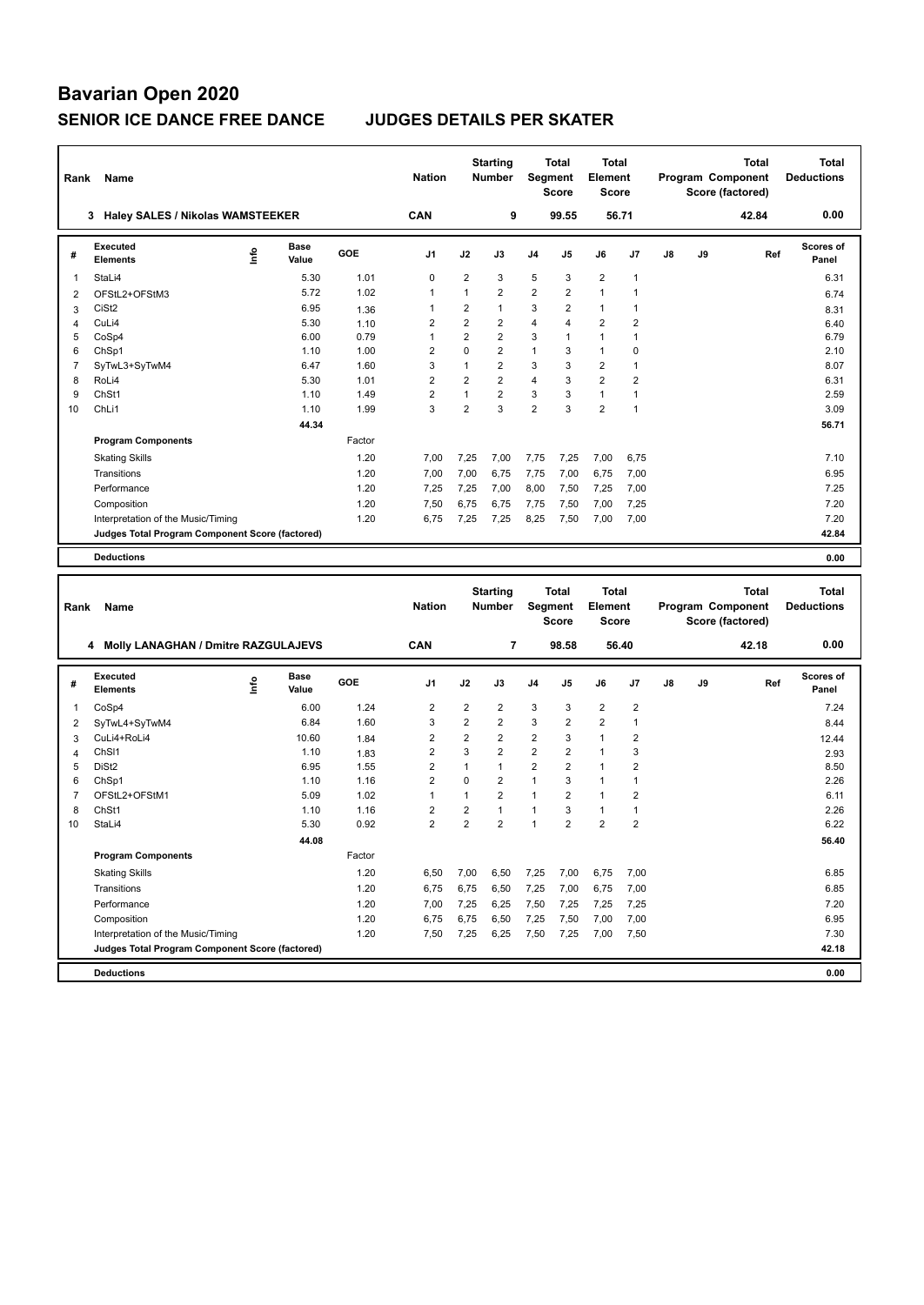| Rank           | Name                                            |      |                      |         | <b>Nation</b>  |                | <b>Starting</b><br><b>Number</b> | Segment        | <b>Total</b><br><b>Score</b> | <b>Total</b><br>Element<br><b>Score</b> |                         |    |    | <b>Total</b><br>Program Component<br>Score (factored) |     | Total<br><b>Deductions</b> |
|----------------|-------------------------------------------------|------|----------------------|---------|----------------|----------------|----------------------------------|----------------|------------------------------|-----------------------------------------|-------------------------|----|----|-------------------------------------------------------|-----|----------------------------|
|                | 5 Robynne TWEEDALE / Joseph BUCKLAND            |      |                      |         | <b>GBR</b>     |                | 8                                |                | 96.64                        |                                         | 53.92                   |    |    | 42.72                                                 |     | 0.00                       |
| #              | Executed<br><b>Elements</b>                     | lnfo | Base<br>Value        | GOE     | J <sub>1</sub> | J2             | J3                               | J4             | J5                           | J6                                      | J7                      | J8 | J9 |                                                       | Ref | <b>Scores of</b><br>Panel  |
| 1              | StaLi4                                          |      | 5.30                 | 1.28    | $\overline{2}$ | 3              | 3                                | 3              | 3                            | $\overline{2}$                          | 3                       |    |    |                                                       |     | 6.58                       |
| 2              | OFStL2+OFStM2                                   |      | 5.34                 | 1.16    | $\mathbf{1}$   | $\overline{2}$ | $\overline{2}$                   | 3              | $\mathbf{1}$                 | $\mathbf{1}$                            | $\boldsymbol{2}$        |    |    |                                                       |     | 6.50                       |
| 3              | DiSt <sub>2</sub>                               |      | 6.95                 | 1.55    | $\mathbf{1}$   | $\mathbf{1}$   | $\overline{2}$                   | $\overline{2}$ | $\Omega$                     | $\overline{2}$                          | 3                       |    |    |                                                       |     | 8.50                       |
| 4              | CoSp4                                           |      | 6.00                 | 0.67    | $\overline{1}$ | 1              | $\mathbf{1}$                     | $\mathbf{1}$   | $\overline{2}$               | $\overline{1}$                          | $\overline{2}$          |    |    |                                                       |     | 6.67                       |
| 5              | SyTwL3+SyTwM3                                   |      | 6.10                 | 0.00    | $\mathbf 0$    | $\mathbf 0$    | $-1$                             | 0              | $-1$                         | $\mathbf{1}$                            | $\overline{2}$          |    |    |                                                       |     | 6.10                       |
| 6              | ChSt1                                           |      | 1.10                 | 1.16    | $\overline{2}$ | $\overline{2}$ | $\overline{2}$                   | $\mathbf{1}$   | 1                            | $\mathbf{1}$                            | $\mathbf{1}$            |    |    |                                                       |     | 2.26                       |
| $\overline{7}$ | CuLi4+RoLi4                                     |      | 10.60                | 2.02    | $\overline{2}$ | 3              | 3                                | $\overline{2}$ | $\overline{2}$               | $\overline{2}$                          | $\overline{2}$          |    |    |                                                       |     | 12.62                      |
| 8              | ChSp1                                           |      | 1.10                 | 1.33    | $\overline{2}$ | $\overline{2}$ | $\mathbf{1}$                     | $\overline{2}$ | $\mathbf{1}$                 | $\mathbf{1}$                            | $\overline{2}$          |    |    |                                                       |     | 2.43                       |
| 9              | ChLi1                                           |      | 1.10                 | 1.16    | $\mathbf{1}$   | $\mathbf{1}$   | $\overline{2}$                   | $\mathbf{1}$   | 3                            | $\overline{2}$                          | $\mathbf{1}$            |    |    |                                                       |     | 2.26                       |
|                |                                                 |      | 43.59                |         |                |                |                                  |                |                              |                                         |                         |    |    |                                                       |     | 53.92                      |
|                | <b>Program Components</b>                       |      |                      | Factor  |                |                |                                  |                |                              |                                         |                         |    |    |                                                       |     |                            |
|                | <b>Skating Skills</b>                           |      |                      | 1.20    | 6,75           | 7,25           | 7,00                             | 7,25           | 6,75                         | 6,75                                    | 7,50                    |    |    |                                                       |     | 7.00                       |
|                | Transitions                                     |      |                      | 1.20    | 6,75           | 7,00           | 6,75                             | 7,25           | 6,50                         | 6,75                                    | 7,50                    |    |    |                                                       |     | 6.90                       |
|                | Performance                                     |      |                      | 1.20    | 7,25           | 7,50           | 7,25                             | 7,50           | 7,00                         | 7,25                                    | 7,50                    |    |    |                                                       |     | 7.35                       |
|                | Composition                                     |      |                      | 1.20    | 7,00           | 7,25           | 6,50                             | 7,25           | 6,75                         | 7,00                                    | 7,50                    |    |    |                                                       |     | 7.05                       |
|                | Interpretation of the Music/Timing              |      |                      | 1.20    | 7,25           | 7,50           | 6,75                             | 7,50           | 7,00                         | 7,25                                    | 7,50                    |    |    |                                                       |     | 7.30                       |
|                | Judges Total Program Component Score (factored) |      |                      |         |                |                |                                  |                |                              |                                         |                         |    |    |                                                       |     | 42.72                      |
|                | <b>Deductions</b>                               |      |                      |         |                |                |                                  |                |                              |                                         |                         |    |    |                                                       |     | 0.00                       |
|                |                                                 |      |                      |         |                |                |                                  |                |                              |                                         |                         |    |    |                                                       |     |                            |
|                |                                                 |      |                      |         |                |                |                                  |                |                              |                                         |                         |    |    |                                                       |     |                            |
|                |                                                 |      |                      |         |                |                | <b>Starting</b>                  |                | <b>Total</b>                 | <b>Total</b>                            |                         |    |    | <b>Total</b>                                          |     | <b>Total</b>               |
| Rank           | Name                                            |      |                      |         | <b>Nation</b>  |                | Number                           | Segment        |                              | Element                                 |                         |    |    | Program Component                                     |     | <b>Deductions</b>          |
|                |                                                 |      |                      |         |                |                |                                  |                | <b>Score</b>                 | <b>Score</b>                            |                         |    |    | Score (factored)                                      |     |                            |
|                | 6 Emily MONAGHAN / Ilias FOURATI                |      |                      |         | <b>HUN</b>     |                | 5                                |                | 87.97                        |                                         | 49.87                   |    |    | 38.10                                                 |     | 0.00                       |
|                |                                                 |      |                      |         |                |                |                                  |                |                              |                                         |                         |    |    |                                                       |     |                            |
| #              | Executed<br><b>Elements</b>                     | ١nf٥ | <b>Base</b><br>Value | GOE     | J <sub>1</sub> | J2             | J3                               | J <sub>4</sub> | J5                           | J6                                      | J7                      | J8 | J9 |                                                       | Ref | <b>Scores of</b><br>Panel  |
| $\mathbf{1}$   | ChSI1                                           |      | 1.10                 | 1.66    | $\mathbf{1}$   | $\overline{2}$ | 3                                | 3              | $\overline{2}$               | $\mathbf{1}$                            | $\overline{\mathbf{c}}$ |    |    |                                                       |     | 2.76                       |
| $\overline{2}$ | MiSt1                                           |      | 6.45                 | 0.39    | $\overline{1}$ | $\mathbf{1}$   | $-1$                             | $\mathbf{1}$   | $\mathbf 0$                  | $\mathbf 0$                             | $\mathbf 0$             |    |    |                                                       |     | 6.84                       |
| 3              | SyTwL4+SyTwM4                                   |      | 6.84                 | $-0.14$ | $\mathbf 0$    | $\mathbf{1}$   | $-1$                             | $\mathbf{1}$   | $-1$                         | $\mathbf 0$                             | $-2$                    |    |    |                                                       |     | 6.70                       |
| 4              | ChSt1                                           |      | 1.10                 | 1.33    | $\overline{1}$ | $\overline{2}$ | $\overline{2}$                   | 3              | $\overline{2}$               | $\mathbf{1}$                            | $\overline{1}$          |    |    |                                                       |     | 2.43                       |
| 5              | RoLi4+StaLi4                                    |      | 10.60                | 0.92    | $\overline{1}$ | $\mathbf{1}$   | $\overline{2}$                   | $\overline{2}$ | $\mathbf 0$                  | $\mathbf{1}$                            | $\mathbf 0$             |    |    |                                                       |     | 11.52                      |
| 6              | SILi4                                           |      | 5.30                 | 0.64    | $\mathbf{1}$   | $\mathbf{1}$   | $\overline{2}$                   | 3              | 1                            | $\mathbf{1}$                            | $\overline{2}$          |    |    |                                                       |     | 5.94                       |
| $\overline{7}$ | OFStL2+OFStM2                                   |      | 5.34                 | 0.29    | $\mathbf 0$    | 1              | $\mathbf 0$                      | $\overline{2}$ | 0                            | $\mathbf 0$                             | $\mathbf{1}$            |    |    |                                                       |     | 5.63                       |
| 8              | CoSp4                                           |      | 6.00                 | 0.45    | $\mathbf{1}$   | $\mathbf{1}$   | $\mathbf{1}$                     | $\overline{2}$ | $\mathbf 0$                  | $\mathbf 0$                             | $\overline{1}$          |    |    |                                                       |     | 6.45                       |
| 9              | ChLi1                                           |      | 1.10                 | 0.50    | $\mathbf 0$    | $\mathbf{1}$   | $\overline{2}$                   | 0              | $\mathbf 0$                  | 1                                       | $\overline{1}$          |    |    |                                                       |     | 1.60                       |
|                |                                                 |      | 43.83                |         |                |                |                                  |                |                              |                                         |                         |    |    |                                                       |     | 49.87                      |
|                | <b>Program Components</b>                       |      |                      | Factor  |                |                |                                  |                |                              |                                         |                         |    |    |                                                       |     |                            |
|                | <b>Skating Skills</b>                           |      |                      | 1.20    | 6,00           | 6,50           | 5,75                             | 6,50           | 6,25                         | 6,25                                    | 6,00                    |    |    |                                                       |     | 6.20                       |
|                | Transitions                                     |      |                      | 1.20    | 6,00           | 6,25           | 4,50                             | 6,25           | 6,00                         | 6,25                                    | 6,00                    |    |    |                                                       |     | 6.10                       |
|                | Performance                                     |      |                      | 1.20    | 6,50           | 7,00           | 6,50                             | 6,75           | 6,00                         | 6,50                                    | 6,25                    |    |    |                                                       |     | 6.50                       |
|                | Composition                                     |      |                      | 1.20    | 6,50           | 6,50           | 6,00                             | 6,50           | 6,75                         | 6,25                                    | 6,25                    |    |    |                                                       |     | 6.40                       |

**Deductions 0.00 Judges Total Program Component Score (factored) 38.10**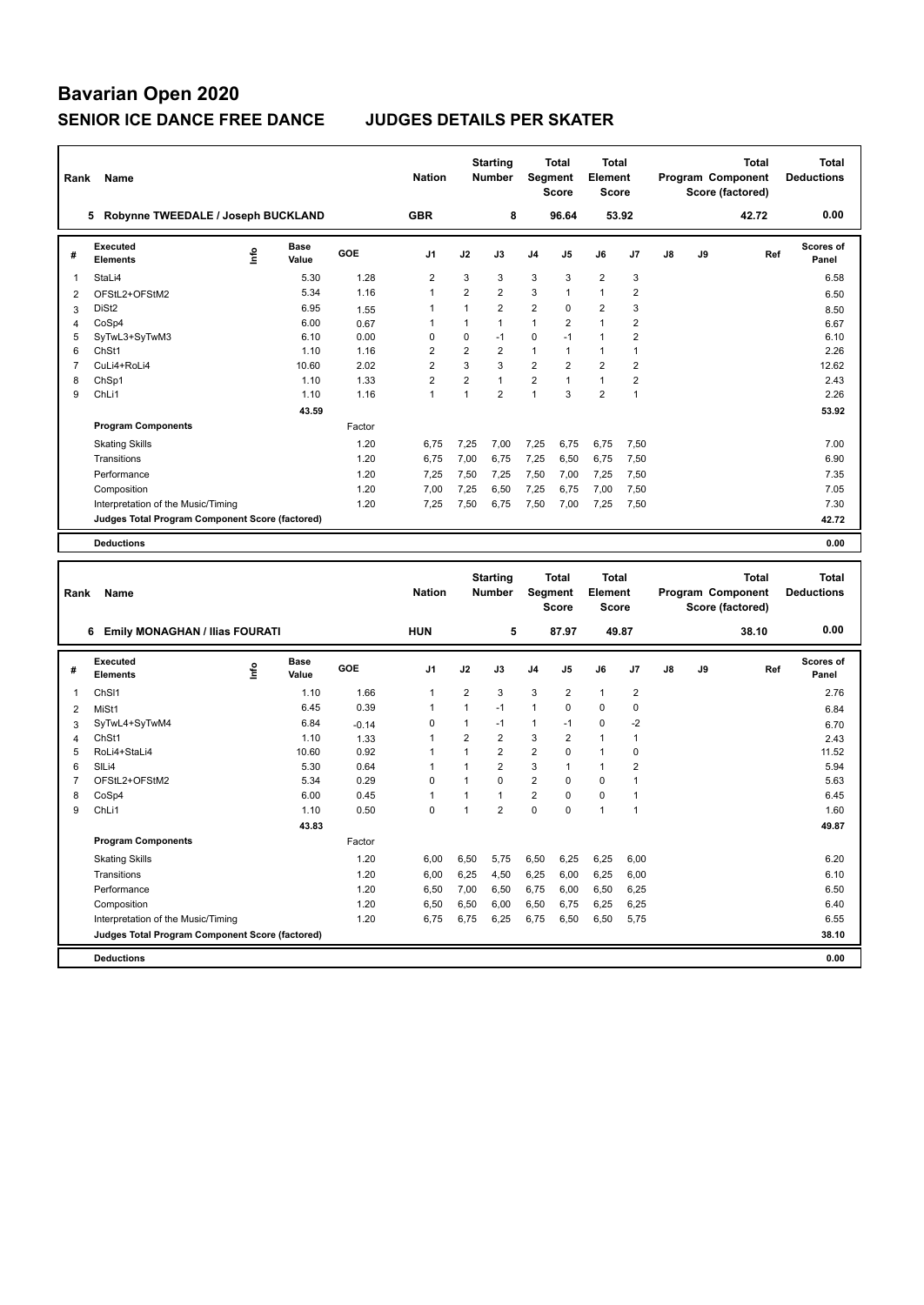| Rank           | Name                                            |      |                      |              | <b>Nation</b> |                                | <b>Starting</b><br><b>Number</b> |                     | <b>Total</b><br>Segment<br><b>Score</b> | Total<br><b>Element</b><br><b>Score</b> |                         |    |    | Program Component<br>Score (factored) | Total        | <b>Total</b><br><b>Deductions</b> |
|----------------|-------------------------------------------------|------|----------------------|--------------|---------------|--------------------------------|----------------------------------|---------------------|-----------------------------------------|-----------------------------------------|-------------------------|----|----|---------------------------------------|--------------|-----------------------------------|
|                | 7 Leia DOZZI / Michael VALDEZ                   |      |                      |              | <b>HUN</b>    |                                | 3                                |                     | 84.99                                   |                                         | 49.23                   |    |    | 35.76                                 |              | 0.00                              |
| #              | <b>Executed</b><br><b>Elements</b>              | e    | <b>Base</b><br>Value | GOE          | J1            | J2                             | J3                               | J4                  | J5                                      | J6                                      | J7                      | J8 | J9 |                                       | Ref          | Scores of<br>Panel                |
| 1              | SILi4                                           |      | 5.30                 | 0.64         | 1             | 1                              | 3                                | 3                   | 1                                       | $\mathbf{1}$                            | 0                       |    |    |                                       |              | 5.94                              |
| 2              | OFStL1+OFStM2                                   |      | 5.09                 | 0.29         | 1             | 0                              | $\mathbf 0$                      | $\overline{2}$      | 0                                       | $\mathbf 0$                             | 1                       |    |    |                                       |              | 5.38                              |
| 3              | ChSp1                                           |      | 1.10                 | 0.83         | 1             | 1                              | $\mathbf{1}$                     | 1                   | 0                                       | 1                                       | 1                       |    |    |                                       |              | 1.93                              |
| 4              | StaLi4                                          |      | 5.30                 | 0.64         | 1             | $\overline{2}$                 | $\overline{2}$                   | $\overline{2}$      | 1                                       | $\mathbf{1}$                            | 0                       |    |    |                                       |              | 5.94                              |
| 5              | SyTwL4+SyTwM4                                   |      | 6.84                 | 0.29         | 1             | $\mathbf{1}$                   | $-1$                             | $\mathbf{1}$        | 0                                       | $\mathbf 0$                             | 0                       |    |    |                                       |              | 7.13                              |
| 6              | DiSt1                                           |      | 6.45                 | 0.58         | 1             | $\mathbf{1}$                   | $-1$                             | $\mathbf{1}$        | 0                                       | $\mathbf 0$                             | $\overline{1}$          |    |    |                                       |              | 7.03                              |
| $\overline{7}$ | RoLi4                                           |      | 5.30                 | 0.55         | 2             | $\mathbf{1}$                   | $\mathbf{1}$                     | $\mathbf{1}$        | 1                                       | $\overline{2}$                          | $\mathbf{1}$            |    |    |                                       |              | 5.85                              |
| 8              | CoSp4                                           |      | 6.00                 | 0.67         | 0             | $\mathbf{1}$                   | $\overline{2}$                   | $\overline{2}$      | $\mathbf{1}$                            | $\mathbf{1}$                            | $\mathbf{1}$            |    |    |                                       |              | 6.67                              |
| 9              | ChSt1                                           |      | 1.10                 | 0.66         | 1             | $\mathbf{1}$                   | $\mathbf{1}$                     | $\overline{2}$      | 0                                       | $\mathbf{1}$                            | 0                       |    |    |                                       |              | 1.76                              |
| 10             | ChL <sub>i1</sub>                               |      | 1.10                 | 0.50         | $\mathbf 0$   | 0                              | $\overline{2}$                   | 1                   | $-1$                                    | $\mathbf{1}$                            | 1                       |    |    |                                       |              | 1.60                              |
|                |                                                 |      | 43.58                |              |               |                                |                                  |                     |                                         |                                         |                         |    |    |                                       |              | 49.23                             |
|                | <b>Program Components</b>                       |      |                      | Factor       |               |                                |                                  |                     |                                         |                                         |                         |    |    |                                       |              |                                   |
|                | <b>Skating Skills</b>                           |      |                      | 1.20         | 5,25          | 5,50                           | 6,00                             | 6,50                | 5,75                                    | 6,25                                    | 6,25                    |    |    |                                       |              | 5.95                              |
|                | Transitions                                     |      |                      | 1.20         | 5,75          | 5,25                           | 5,00                             | 6,75                | 5,25                                    | 6,00                                    | 6,25                    |    |    |                                       |              | 5.70                              |
|                | Performance                                     |      |                      | 1.20         | 6,25          | 5,50                           | 5,75                             | 6,75                | 5,75                                    | 6,25                                    | 6,50                    |    |    |                                       |              | 6.10                              |
|                | Composition                                     |      |                      | 1.20         | 6,00          | 5,75                           | 6,00                             | 6,75                | 5,75                                    | 6,25                                    | 6,50                    |    |    |                                       |              | 6.10                              |
|                | Interpretation of the Music/Timing              |      |                      | 1.20         | 5,75          | 5,75                           | 5,25                             | 6,75                | 5,50                                    | 6,50                                    | 6,25                    |    |    |                                       |              | 5.95                              |
|                | Judges Total Program Component Score (factored) |      |                      |              |               |                                |                                  |                     |                                         |                                         |                         |    |    |                                       |              | 35.76                             |
|                |                                                 |      |                      |              |               |                                |                                  |                     |                                         |                                         |                         |    |    |                                       |              |                                   |
|                | <b>Deductions</b>                               |      |                      |              |               |                                |                                  |                     |                                         |                                         |                         |    |    |                                       |              | 0.00                              |
|                |                                                 |      |                      |              |               |                                |                                  |                     |                                         |                                         |                         |    |    |                                       |              |                                   |
|                |                                                 |      |                      |              |               |                                |                                  |                     |                                         |                                         |                         |    |    |                                       |              |                                   |
|                |                                                 |      |                      |              |               |                                | <b>Starting</b>                  |                     | <b>Total</b>                            | Total                                   |                         |    |    |                                       | <b>Total</b> | <b>Total</b>                      |
| Rank           | Name                                            |      |                      |              | <b>Nation</b> |                                | <b>Number</b>                    |                     | Segment                                 | <b>Element</b>                          |                         |    |    | Program Component                     |              | <b>Deductions</b>                 |
|                |                                                 |      |                      |              |               |                                |                                  |                     | <b>Score</b>                            | <b>Score</b>                            |                         |    |    | Score (factored)                      |              |                                   |
|                |                                                 |      |                      |              |               |                                |                                  |                     |                                         |                                         |                         |    |    |                                       |              |                                   |
|                | 8 Amanda PETERSON / Maximilian PFISTERER        |      |                      |              | <b>GER</b>    |                                | 4                                |                     | 84.72                                   | 49.66                                   |                         |    |    | 36.06                                 |              | $-1.00$                           |
| #              | <b>Executed</b><br><b>Elements</b>              | ١nfo | Base<br>Value        | GOE          | J1            | J2                             | J3                               | J4                  | J5                                      | J6                                      | J7                      | J8 | J9 |                                       | Ref          | Scores of<br>Panel                |
|                |                                                 |      |                      |              |               |                                |                                  |                     |                                         |                                         | $\mathbf{1}$            |    |    |                                       |              |                                   |
| 1              | OFStL3+OFStM2                                   |      | 5.72                 | 0.43         | 0<br>0        | 1<br>$\mathbf{1}$              | $\mathbf{1}$<br>$\mathbf 0$      | 1<br>1              | 0<br>0                                  | $\mathbf 0$<br>$\mathbf{1}$             | 0                       |    |    |                                       |              | 6.15                              |
| 2              | DiSt3                                           | $\,$ | 7.70                 | 0.39         | 1             |                                | $\mathbf{1}$                     |                     | 1                                       |                                         |                         |    |    |                                       |              | 8.09                              |
| 3              | SILi4+RoLi4                                     |      | 10.60                | 1.47         |               | $\overline{2}$<br>$\mathbf{1}$ | $\mathbf{1}$                     | $\overline{2}$      |                                         | $\overline{2}$                          | $\overline{\mathbf{c}}$ |    |    |                                       |              | 12.07                             |
| 4<br>5         | ChS <sub>11</sub>                               |      | 1.10<br>6.47         | 0.33<br>0.00 | 2<br>$-1$     | $\mathbf{1}$                   | $\mathbf{1}$                     | 0<br>$\overline{2}$ | 0<br>$-1$                               | $\mathbf 0$<br>0                        | 0<br>$-1$               |    |    |                                       |              | 1.43<br>6.47                      |
| 6              | SyTwL3+SyTwM4<br>CoSp4                          |      | 6.00                 | 0.34         | 0             | $\mathbf{1}$                   | $\mathbf{1}$                     | $\mathbf{1}$        | $\mathbf 0$                             | 0                                       | $\mathbf{1}$            |    |    |                                       |              | 6.34                              |
| $\overline{7}$ | StaLi4                                          |      | 5.30                 | 0.28         | 0             | 0                              | $\overline{2}$                   | 1                   | 0                                       | $\mathbf{1}$                            | $\mathbf{1}$            |    |    |                                       |              | 5.58                              |
| 8              | ChSt1                                           |      | 1.10                 | 0.83         | 1             | 1                              | $\mathbf{1}$                     | $\mathbf{1}$        | 1                                       | $\mathbf{1}$                            | 0                       |    |    |                                       |              | 1.93                              |
| 9              | ChL <sub>i1</sub>                               |      | 1.10                 | 0.50         | 1             | 0                              | $\mathbf{1}$                     | $\mathbf 0$         | 1                                       | $\mathbf{1}$                            | $\mathbf 0$             |    |    |                                       |              | 1.60                              |
|                |                                                 |      |                      |              |               |                                |                                  |                     |                                         |                                         |                         |    |    |                                       |              |                                   |
|                | <b>Program Components</b>                       |      | 45.09                | Factor       |               |                                |                                  |                     |                                         |                                         |                         |    |    |                                       |              | 49.66                             |
|                |                                                 |      |                      |              |               |                                |                                  |                     |                                         |                                         |                         |    |    |                                       |              |                                   |
|                | <b>Skating Skills</b>                           |      |                      | 1.20         | 6,00          | 6,00                           | 6,25                             | 6,25                | 6,00                                    | 6,25                                    | 6,00                    |    |    |                                       |              | 6.10                              |
|                | Transitions                                     |      |                      | 1.20         | 6,25          | 5,75                           | 5,25                             | 6,25                | 5,75                                    | 6,00                                    | 5,75                    |    |    |                                       |              | 5.90                              |
|                | Performance                                     |      |                      | 1.20         | 5,75          | 6,50                           | 5,75                             | 6,50                | 6,00                                    | 6,50                                    | 6,00                    |    |    |                                       |              | 6.15                              |
|                | Composition                                     |      |                      | 1.20         | 5,75          | 6,00                           | 5,50                             | 6,50                | 6,00                                    | 6,25                                    | 5,75                    |    |    |                                       |              | 5.95                              |
|                | Interpretation of the Music/Timing              |      |                      | 1.20         | 5,00          | 6,25                           | 5,50                             | 6,25                | 6,25                                    | 6,25                                    | 5,50                    |    |    |                                       |              | 5.95                              |
|                | Judges Total Program Component Score (factored) |      |                      |              |               |                                |                                  |                     |                                         |                                         |                         |    |    |                                       |              | 36.06                             |

> Extended Dance Lift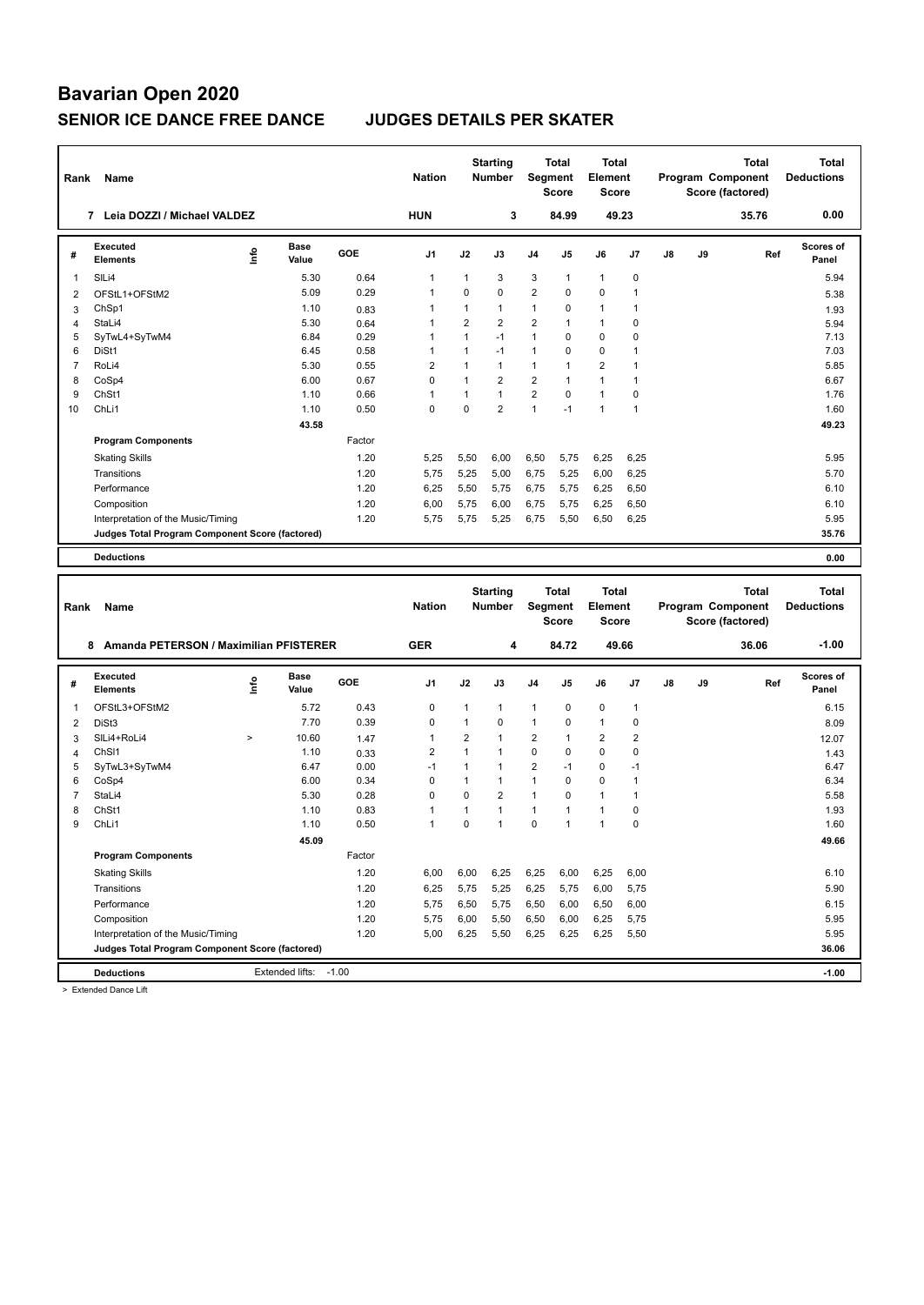| Rank           | <b>Name</b>                                     |                                        |         | <b>Nation</b>  |                | <b>Starting</b><br><b>Number</b> | Segment        | <b>Total</b><br><b>Score</b> | <b>Total</b><br>Element<br>Score |                |               |    | <b>Total</b><br>Program Component<br>Score (factored) | Total<br><b>Deductions</b> |
|----------------|-------------------------------------------------|----------------------------------------|---------|----------------|----------------|----------------------------------|----------------|------------------------------|----------------------------------|----------------|---------------|----|-------------------------------------------------------|----------------------------|
|                | Ekaterina MIRONOVA / Evgenii USTENKO<br>9       |                                        |         | <b>RUS</b>     |                | 6                                |                | 84.29                        | 45.65                            |                |               |    | 38.64                                                 | 0.00                       |
| #              | Executed<br><b>Elements</b>                     | <b>Base</b><br>$\frac{6}{10}$<br>Value | GOE     | J <sub>1</sub> | J2             | J3                               | J <sub>4</sub> | J <sub>5</sub>               | J6                               | J <sub>7</sub> | $\mathsf{J}8$ | J9 | Ref                                                   | <b>Scores of</b><br>Panel  |
| -1             | CoSp3                                           | 5.25                                   | 0.68    | 0              | $\overline{2}$ | $\overline{2}$                   | $\overline{2}$ | $-1$                         | $\mathbf 0$                      | $\overline{2}$ |               |    |                                                       | 5.93                       |
| 2              | ChS <sub>11</sub>                               | 1.10                                   | 1.00    | $\mathbf{1}$   | $\overline{2}$ | $\mathbf{1}$                     | $\mathbf{1}$   | $\mathbf{1}$                 | $\overline{2}$                   | $\overline{1}$ |               |    |                                                       | 2.10                       |
| 3              | SyTwL2+SyTwM4                                   | 6.09                                   | 0.29    | $\overline{1}$ | 1              | $\Omega$                         | $\overline{2}$ | $-1$                         | 0                                | 0              |               |    |                                                       | 6.38                       |
| 4              | SeSt <sub>2</sub>                               | 6.95                                   | 0.58    | -1             | 1              | 0                                | $\mathbf{1}$   | 0                            | $\mathbf{1}$                     | $-1$           |               |    |                                                       | 7.53                       |
| 5              | CuLi4                                           | 5.30                                   | 0.92    | $\overline{2}$ | $\overline{2}$ | $\overline{2}$                   | 3              | $\mathbf{1}$                 | $\overline{2}$                   | $\overline{2}$ |               |    |                                                       | 6.22                       |
| 6              | OFStL1+OFStM2                                   | 5.09                                   | 0.43    | $\overline{1}$ | $\Omega$       | $\overline{2}$                   | $\mathbf{1}$   | $\mathbf 0$                  | 0                                | $\overline{1}$ |               |    |                                                       | 5.52                       |
| $\overline{7}$ | StaLi1                                          | 3.05                                   | $-0.46$ | $-2$           | $-1$           | $\Omega$                         | 0              | $-3$                         | $-1$                             | $-1$           |               |    |                                                       | 2.59                       |
| 8              | ChSt1                                           | 1.10                                   | 0.50    | $\mathbf{1}$   | $\mathbf{1}$   | 1                                | $\mathbf{1}$   | 0                            | 0                                | $\mathbf 0$    |               |    |                                                       | 1.60                       |
| 9              | RoLi4                                           | 5.30                                   | 0.55    | $\mathbf 0$    | $\overline{2}$ | $\overline{2}$                   | $\overline{2}$ | $\Omega$                     | $\overline{2}$                   | $\mathbf 0$    |               |    |                                                       | 5.85                       |
| 10             | ChLi1                                           | 1.10                                   | 0.83    | $\mathbf{1}$   | $\mathbf{1}$   | 1                                | $\overline{1}$ | $\mathbf 0$                  | 1                                | $\overline{1}$ |               |    |                                                       | 1.93                       |
|                |                                                 | 40.33                                  |         |                |                |                                  |                |                              |                                  |                |               |    |                                                       | 45.65                      |
|                | <b>Program Components</b>                       |                                        | Factor  |                |                |                                  |                |                              |                                  |                |               |    |                                                       |                            |
|                | <b>Skating Skills</b>                           |                                        | 1.20    | 6.75           | 6,50           | 5.75                             | 6,50           | 6,50                         | 6,50                             | 7,00           |               |    |                                                       | 6.55                       |
|                | Transitions                                     |                                        | 1.20    | 7,00           | 6,50           | 5.25                             | 6,50           | 6,25                         | 6,25                             | 7,00           |               |    |                                                       | 6.50                       |
|                | Performance                                     |                                        | 1.20    | 5,75           | 6,75           | 5,50                             | 7,00           | 6,00                         | 6,50                             | 6,50           |               |    |                                                       | 6.30                       |
|                | Composition                                     |                                        | 1.20    | 5,00           | 7,00           | 5,25                             | 6,75           | 6,50                         | 6,25                             | 6,75           |               |    |                                                       | 6.30                       |
|                | Interpretation of the Music/Timing              |                                        | 1.20    | 6.25           | 7,00           | 5.75                             | 6,75           | 6,50                         | 6,50                             | 6,75           |               |    |                                                       | 6.55                       |
|                | Judges Total Program Component Score (factored) |                                        |         |                |                |                                  |                |                              |                                  |                |               |    |                                                       | 38.64                      |
|                | <b>Deductions</b>                               |                                        |         |                |                |                                  |                |                              |                                  |                |               |    |                                                       | 0.00                       |

e Wrong edge

| Rank | Name                                            |                              |         | <b>Nation</b>  |                | <b>Starting</b><br><b>Number</b> | Segment                  | <b>Total</b><br><b>Score</b> | <b>Total</b><br>Element<br><b>Score</b> |              |               |    | <b>Total</b><br>Program Component<br>Score (factored) | <b>Total</b><br><b>Deductions</b> |
|------|-------------------------------------------------|------------------------------|---------|----------------|----------------|----------------------------------|--------------------------|------------------------------|-----------------------------------------|--------------|---------------|----|-------------------------------------------------------|-----------------------------------|
|      | Chelsea VERHAEGH / Sherim VAN GEFFEN<br>10      |                              |         | <b>NED</b>     |                | 1                                |                          | 69.37                        | 41.41                                   |              |               |    | 27.96                                                 | 0.00                              |
| #    | Executed<br><b>Elements</b>                     | <b>Base</b><br>lnfo<br>Value | GOE     | J <sub>1</sub> | J2             | J3                               | J <sub>4</sub>           | J <sub>5</sub>               | J6                                      | J7           | $\mathsf{J}8$ | J9 | Ref                                                   | Scores of<br>Panel                |
| 1    | CuLi4                                           | 5.30                         | 0.46    | 1              | $\overline{1}$ | $\mathbf{1}$                     | $\mathbf{1}$             | 1                            | $\mathbf{1}$                            | $\mathbf{1}$ |               |    |                                                       | 5.76                              |
| 2    | OFStL1+OFStM1                                   | 4.84                         | 0.00    | 1              | $\Omega$       | $\Omega$                         | $\mathbf 0$              | $-1$                         | $\mathbf 0$                             | 0            |               |    |                                                       | 4.84                              |
| 3    | SILi4                                           | 5.30                         | 0.37    | $\mathbf 0$    |                | 1                                | $\mathbf{1}$             | $\Omega$                     | $\mathbf{1}$                            | 1            |               |    |                                                       | 5.67                              |
| 4    | CoSp4                                           | 6.00                         | 0.00    | $\mathbf 0$    | $\Omega$       | $\Omega$                         | $\mathbf 0$              | $\Omega$                     | $\mathbf 0$                             | 0            |               |    |                                                       | 6.00                              |
| 5    | SyTwL3+SyTwM3                                   | 6.10                         | $-0.58$ | $\Omega$       | $-1$           | $-1$                             | $-2$                     | $-1$                         | $\Omega$                                | $-1$         |               |    |                                                       | 5.52                              |
| 6    | SeSt1                                           | 6.45                         | $-0.97$ | $-1$           | $-1$           | $-1$                             | $-1$                     | $-1$                         | $-1$                                    | 0            |               |    |                                                       | 5.48                              |
| 7    | ChS <sub>11</sub>                               | 1.10                         | $-0.22$ | $\Omega$       | $\Omega$       | $\Omega$                         | $-1$                     | $-1$                         | $-5$                                    | -3           |               |    |                                                       | 0.88                              |
| 8    | ChSt1                                           | 1.10                         | 0.00    | $\mathbf 0$    | $\Omega$       | $\Omega$                         | $\mathbf 0$              | 0                            | $\mathbf 0$                             | $-1$         |               |    |                                                       | 1.10                              |
| 9    | RoLi3                                           | 4.55                         | 0.18    | 1              | $\Omega$       | $\Omega$                         | $\mathbf{1}$             | $\Omega$                     | $\mathbf{1}$                            | $-1$         |               |    |                                                       | 4.73                              |
| 10   | ChLi1                                           | 1.10                         | 0.33    | $\mathbf 0$    | $\Omega$       | $\mathbf{1}$                     | $\overline{\phantom{a}}$ | $-1$                         | 1                                       | $\mathbf 0$  |               |    |                                                       | 1.43                              |
|      |                                                 | 41.84                        |         |                |                |                                  |                          |                              |                                         |              |               |    |                                                       | 41.41                             |
|      | <b>Program Components</b>                       |                              | Factor  |                |                |                                  |                          |                              |                                         |              |               |    |                                                       |                                   |
|      | <b>Skating Skills</b>                           |                              | 1.20    | 5,25           | 4,00           | 4,75                             | 4,50                     | 4,75                         | 5,00                                    | 5,25         |               |    |                                                       | 4.85                              |
|      | Transitions                                     |                              | 1.20    | 4,75           | 3,50           | 4,00                             | 4,50                     | 4,25                         | 4,75                                    | 5,50         |               |    |                                                       | 4.45                              |
|      | Performance                                     |                              | 1.20    | 4,75           | 4,00           | 4,50                             | 4,75                     | 4,25                         | 5,00                                    | 5,00         |               |    |                                                       | 4.65                              |
|      | Composition                                     |                              | 1.20    | 5,00           | 3,75           | 4,75                             | 4,75                     | 4,75                         | 4,75                                    | 5,25         |               |    |                                                       | 4.80                              |
|      | Interpretation of the Music/Timing              |                              | 1.20    | 4,50           | 3,75           | 5,25                             | 3,75                     | 4,50                         | 4,75                                    | 5,25         |               |    |                                                       | 4.55                              |
|      | Judges Total Program Component Score (factored) |                              |         |                |                |                                  |                          |                              |                                         |              |               |    |                                                       | 27.96                             |
|      | <b>Deductions</b>                               |                              |         |                |                |                                  |                          |                              |                                         |              |               |    |                                                       | 0.00                              |
|      |                                                 |                              |         |                |                |                                  |                          |                              |                                         |              |               |    |                                                       |                                   |

e Wrong edge